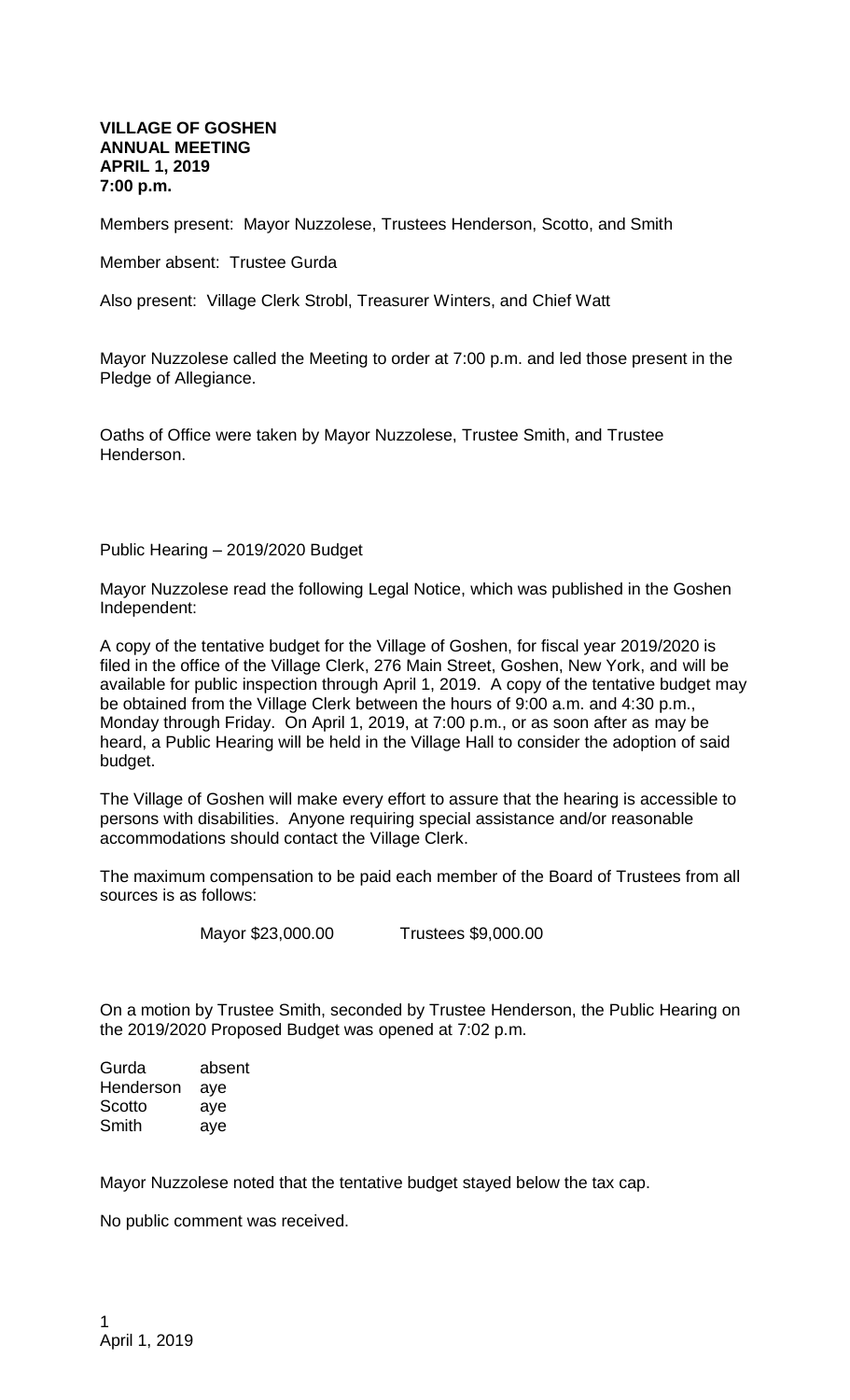On a motion by Trustee Smith, seconded by Trustee Scotto, the Public Hearing on the 2019/2020 Proposed Budget was closed at 7:04 p.m.

Gurda absent Henderson aye Scotto aye Smith aye

1. On a motion by Trustee Smith, seconded by Trustee Scotto, the Village of Goshen will apply to the New York Division for Youth, for the establishment of a Youth Recreation Project and subsequent matching funds pursuant to Chapter 556 of the Laws of New York as amended.

Gurda absent Henderson aye Scotto aye Smith aye

2. On the nomination of Mayor Nuzzolese, Margaret G. Strobl is hereby appointed Village Clerk for a term of two years.

| absent |
|--------|
| aye    |
| aye    |
| aye    |
|        |

3. On the nomination of Mayor Nuzzolese, Sara M. Winters is hereby appointed Treasurer for a term of two years.

| Gurda     | absent |
|-----------|--------|
| Henderson | aye    |
| Scotto    | aye    |
| Smith     | aye    |

4. On the nomination of Mayor Nuzzolese, David A. Donovan, Esq. is hereby appointed Village Attorney, Planning Board Attorney, and Zoning Board of Appeals Attorney for a term of one year.

| absent |
|--------|
| aye    |
| aye    |
| aye    |
|        |

5. On the nomination of Mayor Nuzzolese, Lanc & Tully Engineering & Surveying, P.C. is hereby appointed Village Engineer for a term of one year.

| absent |
|--------|
| aye    |
| aye    |
| aye    |
|        |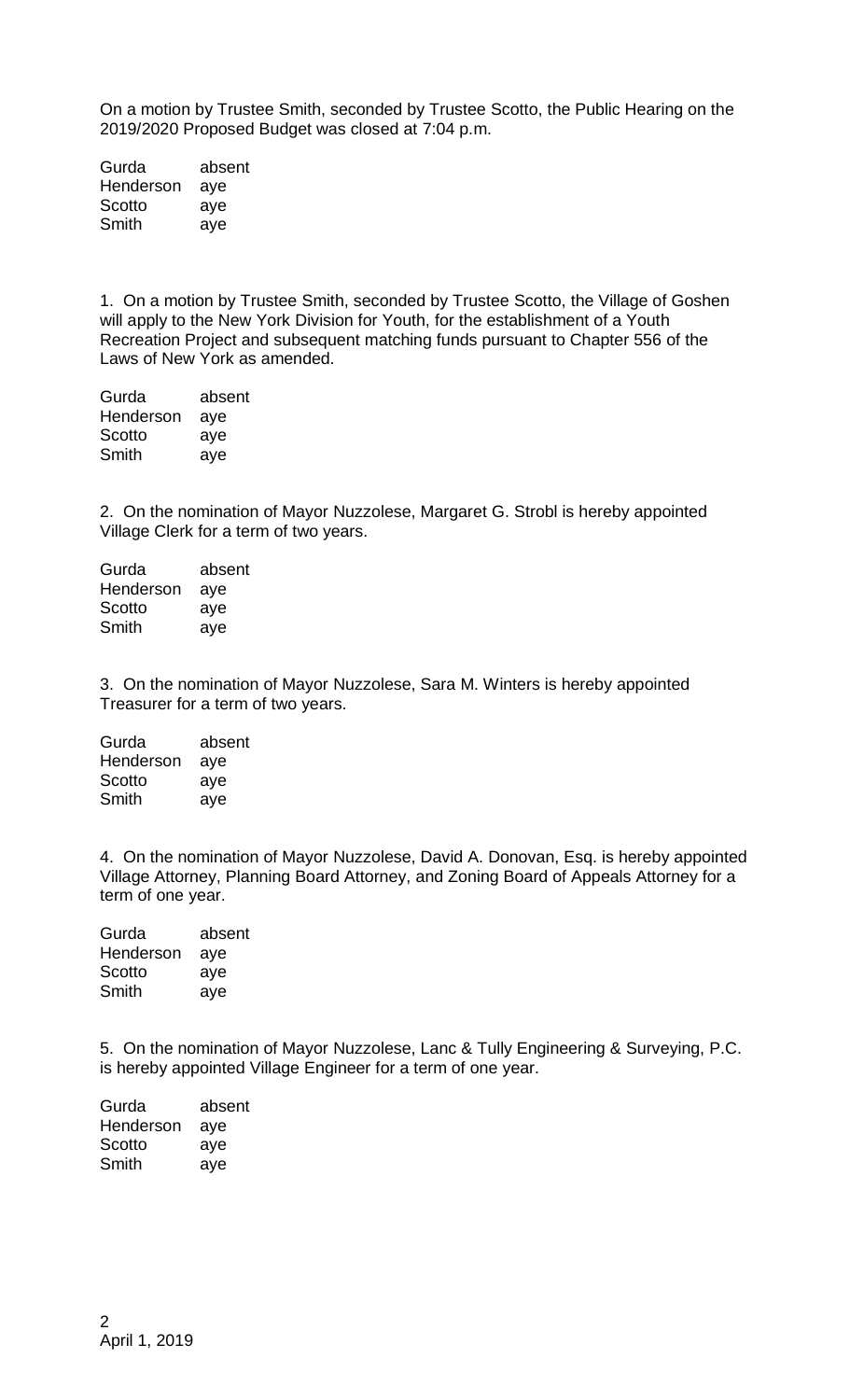6. On the nomination of Mayor Nuzzolese, Margaret Strobl is hereby appointed Purchasing Agent for a term of one year.

Gurda absent Henderson aye Scotto aye Smith aye

7. On the nomination of Mayor Nuzzolese, Margaret Strobl is hereby appointed Records Management Officer for a term of one year.

| Gurda     | absent |
|-----------|--------|
| Henderson | aye    |
| Scotto    | aye    |
| Smith     | aye    |

8. On the nomination of Mayor Nuzzolese, Sara Winters is hereby appointed Deputy Village Clerk for a term of one year.

| absent |
|--------|
| aye    |
| aye    |
| aye    |
|        |

9. On the nomination of Mayor Nuzzolese, Courtney Diana is hereby appointed Village Registrar for a term of two years.

| Gurda     | absent |
|-----------|--------|
| Henderson | aye    |
| Scotto    | aye    |
| Smith     | aye    |

10. On the nomination of Mayor Nuzzolese, Haroulla Gale is hereby appointed Village Tax Collector for a term of one year.

| absent |
|--------|
| aye    |
| aye    |
| aye    |
|        |

11. On the nomination of Mayor Nuzzolese, Kimberly Canterino VanHaaster is hereby appointed Acting Village Justice for a term of one year.

| absent |
|--------|
| aye    |
| aye    |
| aye    |
|        |

12. On the nomination of Mayor Nuzzolese, Michael Torelli is hereby appointed to the Village of Goshen Planning Board for a term of 5 years. This term will expire in 2024.

Gurda absent Henderson aye Scotto aye Smith aye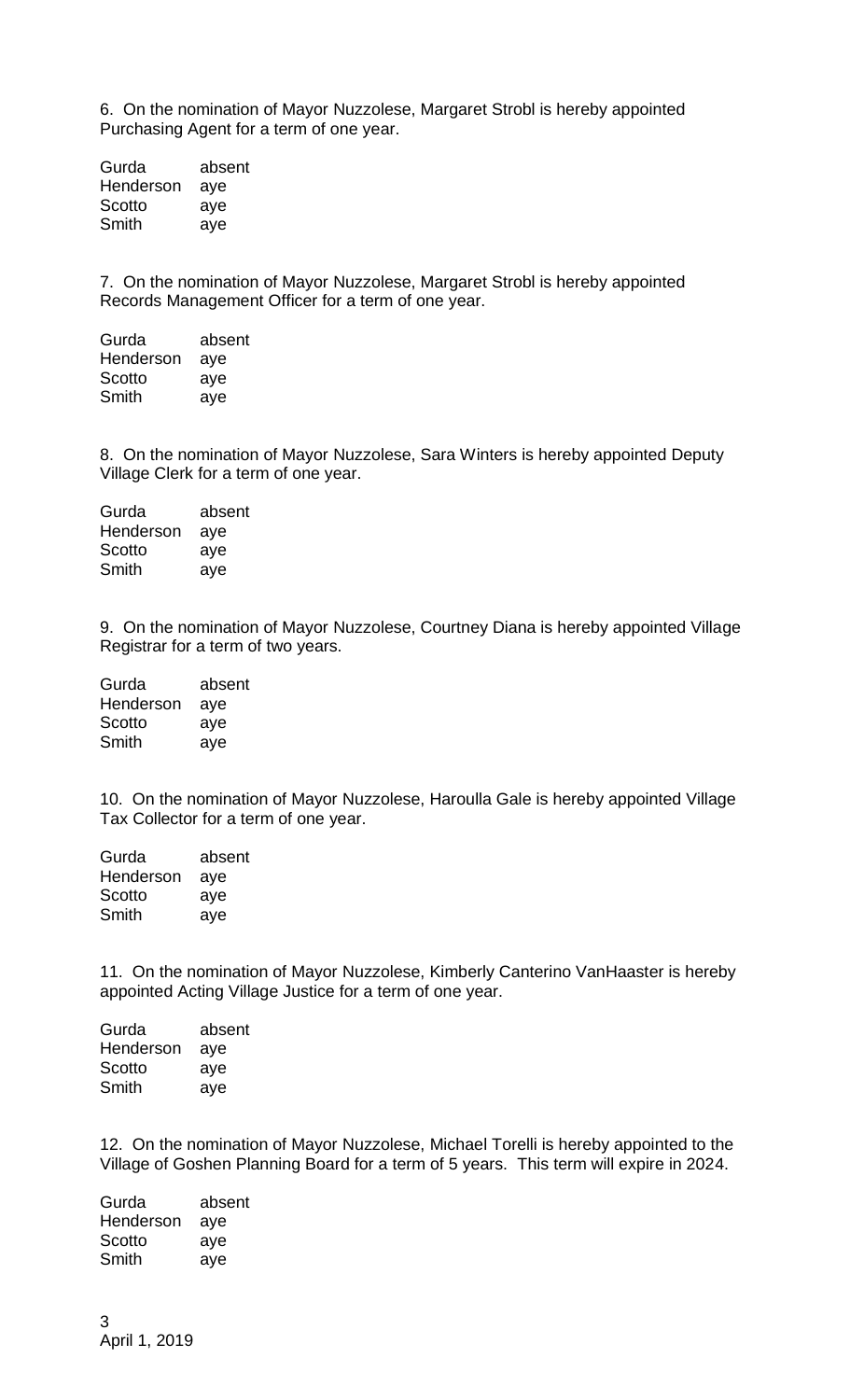13. On the nomination of Mayor Nuzzolese, Nick Pistone is hereby appointed to the Village of Goshen Zoning Board of Appeals for a term of 5 years. This term will expire in 2024.

Gurda absent Henderson aye Scotto aye Smith aye

14. On the nomination of Mayor Nuzzolese, Edward Connor is hereby appointed Historian for a term of one year.

| Gurda     | absent |
|-----------|--------|
| Henderson | aye    |
| Scotto    | aye    |
| Smith     | aye    |

15. On the nomination of Mayor Nuzzolese, Trustee Scotto, Jacqueline Dion, Peter Patel, Hilary Surfer, and Mayor Nuzzolese are hereby appointed to the Community Forestry Council for a term of one year.

| Gurda     | absent |
|-----------|--------|
| Henderson | aye    |
| Scotto    | aye    |
| Smith     | aye    |

16. On the nomination of Mayor Nuzzolese, Louise Hingul is hereby appointed to the Goshen Senior Center Board of Directors, for a term of 3 years.

Gurda absent Henderson aye Scotto aye Smith aye

17. On the nomination of Mayor Nuzzolese, the Goshen Independent is hereby named official Newspaper for one year.

| Gurda     | absent |
|-----------|--------|
| Henderson | aye    |
| Scotto    | aye    |
| Smith     | aye    |

18. On the nomination of Mayor Nuzzolese, Chase Bank, Sterling Bank, Orange County Trust Company, and M & T Bank Goshen offices are hereby named official depositories for the Village of Goshen for one year.

| absent |
|--------|
| aye    |
| aye    |
| aye    |
|        |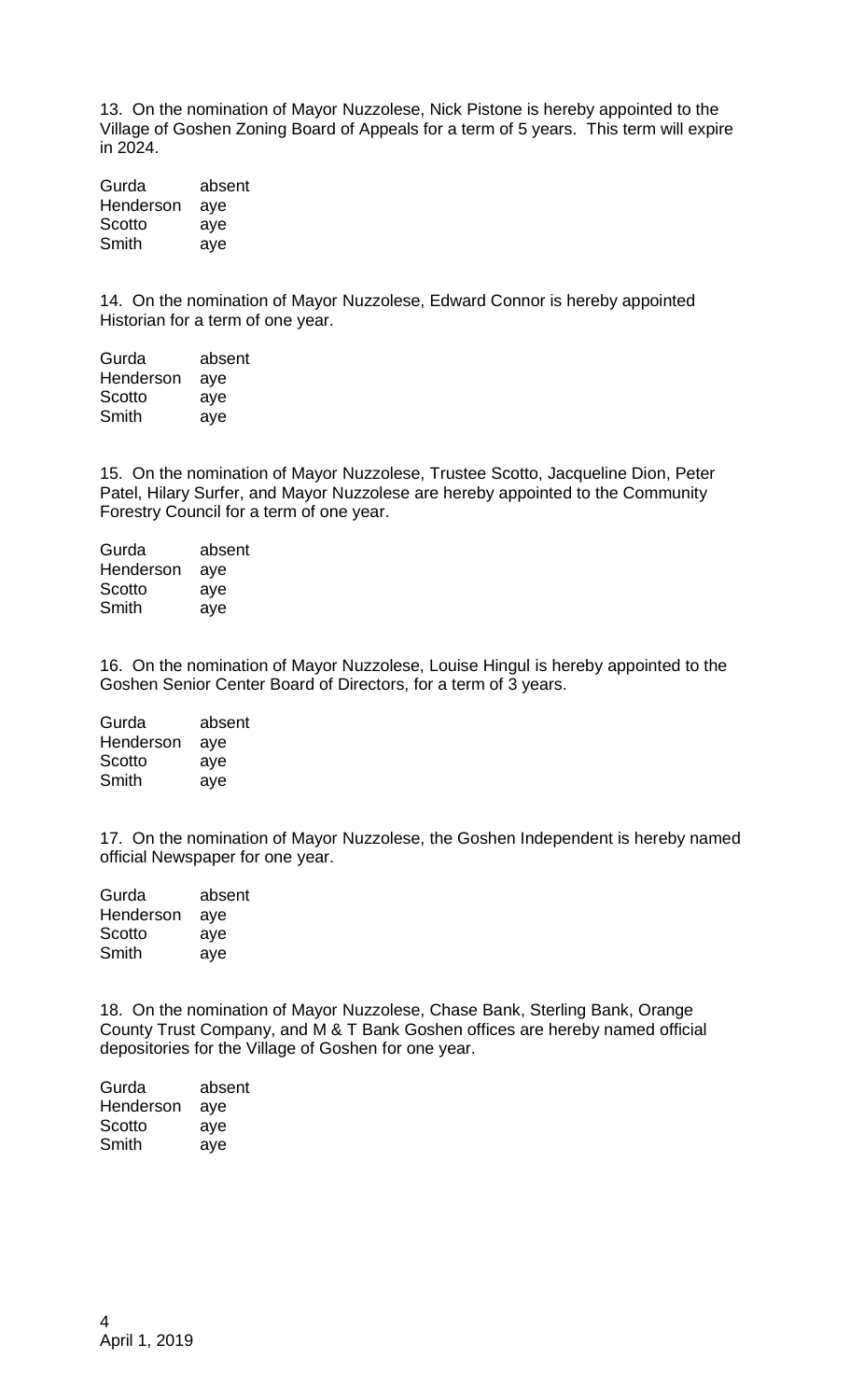19. On a motion by Trustee Henderson, seconded by Trustee Smith, Meetings of the Village Board of Trustees will be held on the second and fourth Monday of each month at the Village Hall at 7:00 p.m. The annual meeting of the Board of Trustees will be held on the first Monday in April at 7:00 p.m. In the event that a Village Board Meeting falls on a holiday, it may be held the following Thursday at 7:00 p.m., if necessary.

| absent |
|--------|
|        |
|        |
|        |
|        |

20. On a motion by Trustee Smith, seconded by Trustee Scotto, mileage for Village Employees shall be paid at the IRS standard prevailing rate, currently \$.58 per mile.

| Gurda     | absent |
|-----------|--------|
| Henderson | aye    |
| Scotto    | aye    |
| Smith     | aye    |

21. On a motion by Trustee Smith, seconded by Trustee Henderson, payment in advance of audit is authorized on claims for public utility services, postage, freight, taxes, bank transfers, employee benefits, debt service, and express charges.

| Gurda     | absent |
|-----------|--------|
| Henderson | aye    |
| Scotto    | aye    |
| Smith     | aye    |

22. On a motion by Trustee Smith, seconded by Trustee Scotto, the Village Board hereby testifies that the Village of Goshen Procurement Policy, dated December 16, 2013, has been reviewed as of this date.

| Gurda     | absent |
|-----------|--------|
| Henderson | aye    |
| Scotto    | aye    |
| Smith     | aye    |

23. On a motion by Trustee Smith, seconded by Trustee Henderson, the Village Board hereby attests that the Code of Ethics, Chapter 2, Article IX of the Village Code, has been reviewed as of this date.

| Gurda     | absent |
|-----------|--------|
| Henderson | aye    |
| Scotto    | aye    |
| Smith     | aye    |

Mayor Nuzzolese appointed the following:

| Deputy Mayor                              | <b>Trustee Smith</b>     |
|-------------------------------------------|--------------------------|
| Liaison to the Department of Public Works | <b>Trustee Gurda</b>     |
| Liaison to the Police Department          | <b>Trustee Smith</b>     |
| Liaison to the Water Department           | <b>Trustee Henderson</b> |